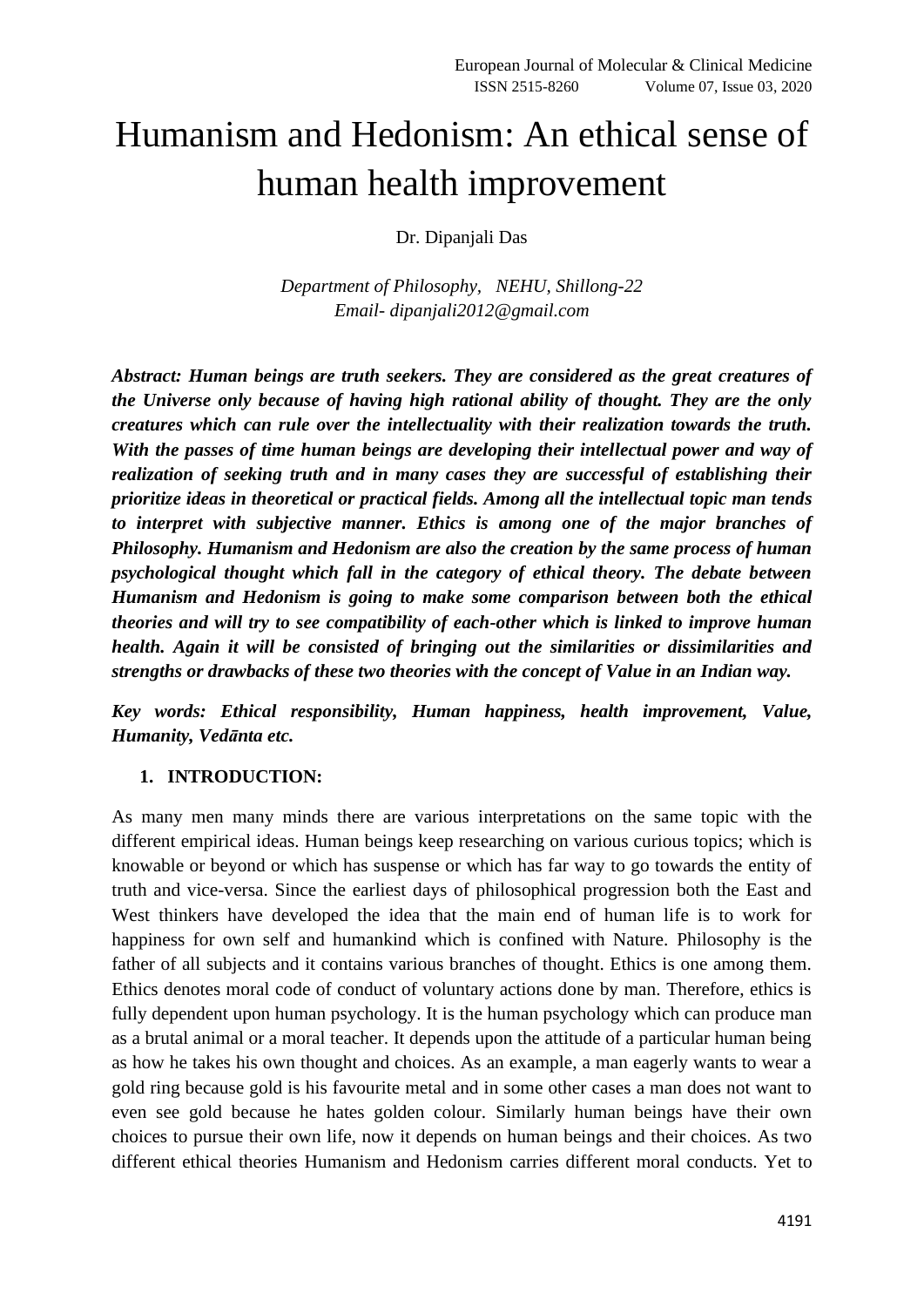some extent it contains some identical values as well. For that we have to collect a brief description of the definition, nature, types and proper meaning of Humanism and Hedonism. Here will be a trial to give a short note of most of the aspects of human progression (connection) so that it can be suited to modern era. In this regard we have to try to share various standpoints of various thinkers. Though Humanism and Hedonism are carrying different types of philosophical thoughts yet somehow in some aspects it carries some similarities between them. For understanding this thought we have to thoroughly analyze these two philosophical schools. Humanism and Hedonism are two multi dimensional theories which are still controversial and still taking place for debating for the progression of civilized human existence. It has either agreement or disagreement of ethical values.

With the evaluation of freedom and self decision hu man beings have tried to evaluate themselves with rights, equality, moral responsibility etc. There have been vigorous changes and improvements (Of all sides) since the Human civilization took place into existence. Especially from the beginning of 19th century there have been going on multiple upgradations of human race (technological, social, philosophical etc). Since 19th century till today within this small period of time human progression is harshly fast comparing to earlier centuries. Scientifically proven theories and invention of machinery equipments have given a new dimension to entire human civilization. Simultaneously, thought provoking philosophical inventions are also running with the same enthusiasm with their multiplicity of multi dimensional and intellectual attire.

According to the American socialist Philosopher Corliss Lamont, "Since the earliest days of Philosophic reflection in ancient times in both East and West thinkers of depth and acumen have advanced the simple proposition that the chief end of human life is to work for the happiness of humans upon this earth and within the confines of the Nature that is our home. The Philosophy of enjoying , developing and making available to everyone the abundant material, cultural and spiritual goods of this natural world is profound in its implications, yet easy to understand and congenial to common sense. This human-centred theory of life has remained relatively unheeded during long periods of history. While it has gone under the variety of names, it is a Philosophy that I believe is most accurately designed as Humanism." This may be the perfect explanation of Humanism which centres on all human comforts of humankind. Still without looking at the history of humanism we should not take a whimsical decision on it.

The term Humanism has a long history of almost three hundred years. There are various aspects and standpoints of discussing Humanism. Though it is highly said that the term Humanism started properly since the seventeenth century, yet the starting of Humanism may be before than that. Humanism started as a philosophical movement in Italy in fourteenth century and it has gradually started spreading all over the European countries. At that time human beings were having dominant feature of life and social system was stressing the dignity of a man. In every step of life men realized their need for freedom- both for the freedom of nature and society. In this context man wanted an autonomous institution where he could exercise his full freedom. As a result of this thought man started to imply naturalism, within humanism. (Humanism: its major types and features.)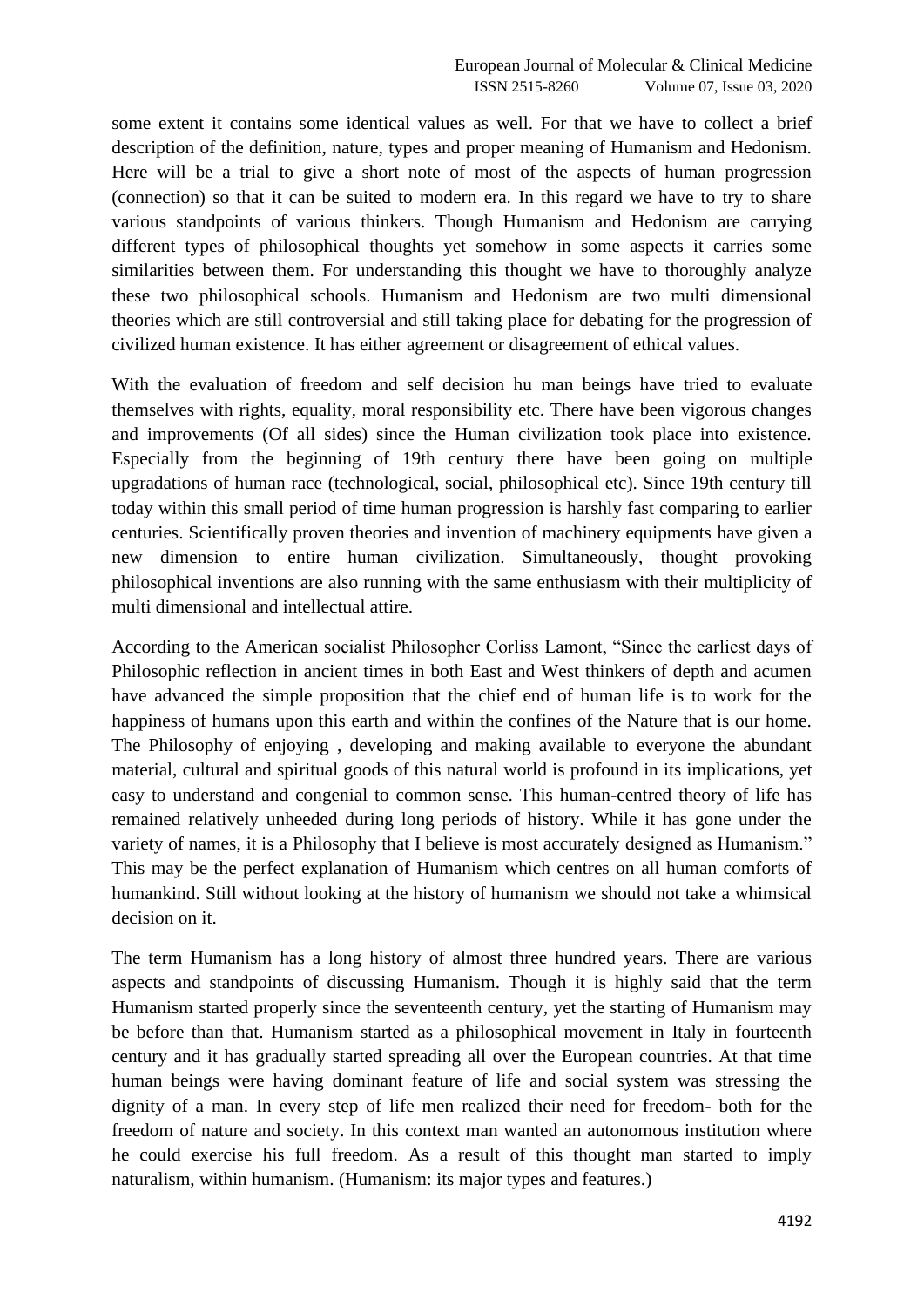Humanism was born to prevent the stress of not having a peaceful life by the prevalence of multiple religious faiths preaching and aiming to promote peace. But later on gradually it grows somehow towards hedonistic level. Since Humanism is an ethical standpoint it affirms worth of a person and the rights of each and every human beings to the highest level of possible freedom, but it should take into account the rights of others too. A humanist cannot harm or neglect others rights only for the sake of fulfilling one's own freedom. They consider morality as the big part of human nature which is based on understanding and a care for others. Actually it is a value oriented ethical theory which emphasises on value of what is good.

With the course of time there are lots of improvements of Humanistic thoughts. They are having different groups and different types of layer to put forward their different interpretations. To analyze these thoughts at first let us go through its meaning with the help of world class dictionaries.

According to The Webster's New World College Dictionary - Humanism is a system of thought or action based on nature, interests and ideals of Humanity; specif., a modern, nontheistic, rationalists movement that holds that humanity is capable of self fulfilment, ethical conduct etc without recourse to supernaturalism.

According to the American Heritage Dictionary -

1. Humanism is a system of thought that focuses on Human's and their values, capacities and worth.

2. It concerns with the interests, needs and welfare of humans.

3. ( Noun form) An ethical System that centres on humans and their values, needs, interests, abilities, dignity and freedom, especially for a secular one which rejects theistic religion and superstition.( From 19th century)

According to Oxford Dictionary-

Humanism is a philosophical or essential system that centres on the concept of the dignity, freedom and value of human beings.

Wikipedia-

Humanism is a philosophical and ethical stance that emphasizes the value and agency of human beings, individually and collectively and generally prefers critical thinking and evidence (rationalism and empiricism) over acceptance of dogma and superstition.

Humanists have a deep belief in science; it stands for using science in a creative manner. This is the rational aspect of humanism. Humanists believe that each and every people of this universe determine its values. All situations or all problems which are faced by a person lies only in human's thought and their actions. The outcome of their thoughts and actions are the individual and social environment they create for themselves, not mere divine religious practices can solve problems of a society and human Freedom. Actually Humanism is a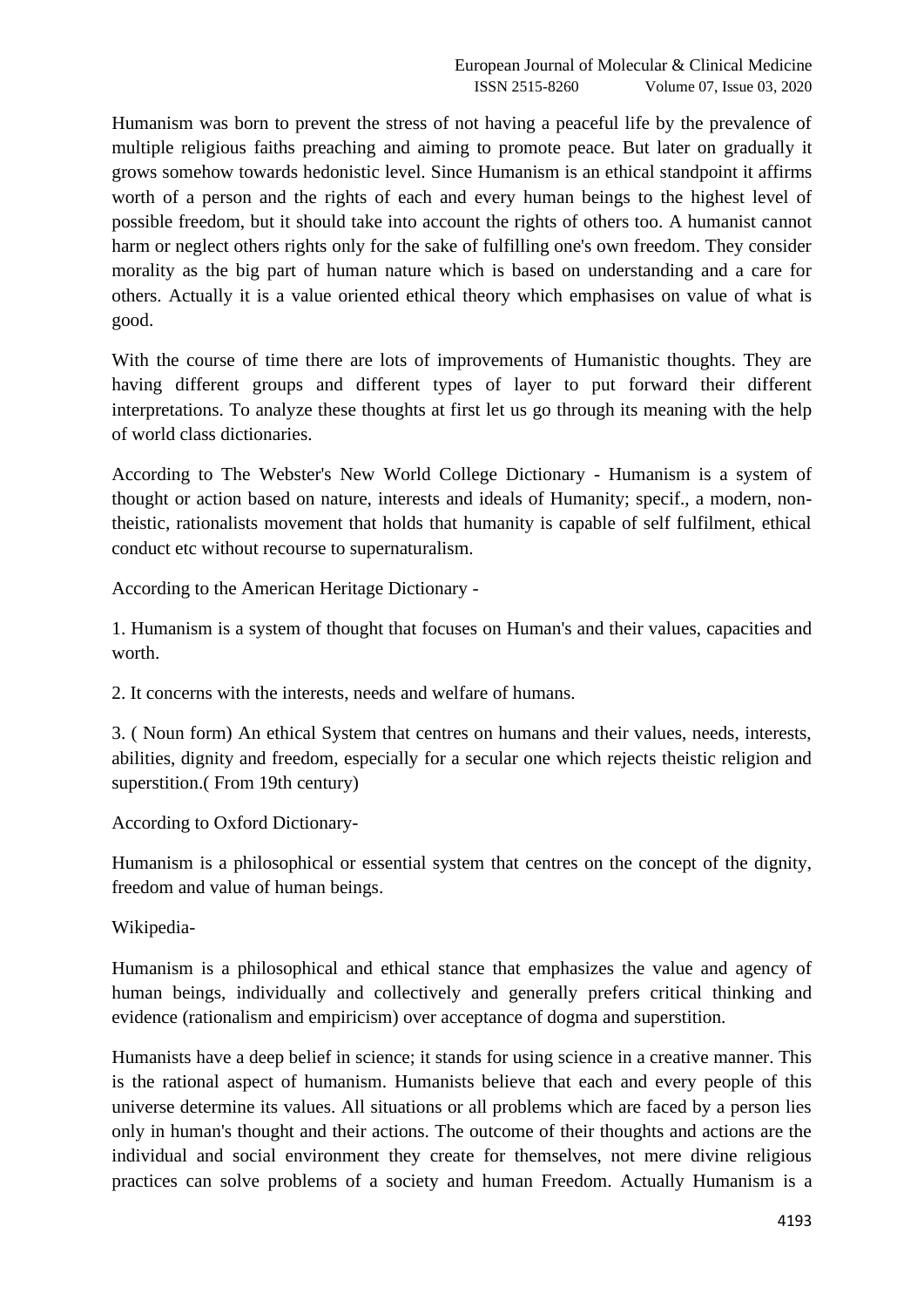philosophical thought where a life needs to establish proper moral principles by considering basic human needs of socially civilized people to lead a happy life together with a unified society. As the American Historian Professor Edward P. Cheyney says, humanism has many things: "It may be the reasonable balance of life that the early Humanists discovered in the Greeks; it may be merely the study of the Humanities or polite letters; it may be the freedom from religiosity and the vivid interests in all sides of life of a Queen Elizabeth or a Benjamin Franklin; it may be the responsiveness to all human passions of a Shakespeare or a Goethe; or it may be a Philosophy of which man is center or sanction. It is the Last sense, elusive as it is, the humanism has had perhaps its greatest significant since the sixteen century."

According to different interpretations there are different kinds of Humanism that exist. And the number of the types of humanism is increasing day by day. Although all of these systems are carrying some moral values yet they have some dissimilarity. They are: -

- 1. Renaissance Humanism
- 2. Philosophical Humanism
- 3. Christian Humanism
- 4. Secular Humanism
- 5. Religious Humanism
- 6. Spiritual Humanism
- 7. Progressive Humanism
- 8. New Humanism
- 9. Ethical Humanism
- 10. Scientific Humanism
- 11. Secular Humanism
- 12. Naturalistic Humanism
- 13. Democratic Humanism etc.

There are many more types of Humanism other than the above kinds, depending on the emphasis that one wants to give, which are from different background and disciplines; increasing day by day, still we may bring out the above kinds of Humanism as the prominent theories regarding humanistic thought. By seeing the above types we may summarise it as Corliss Lamont says about it. He says, "Humanism is a many-faceted Philosophy, congenial to this modern age, yet fully aware of the lessons of History and the richness of the Philosophic tradition. Its task is to organise into a consistent and intelligible whole the chief elements of Philosophic truth and to make that synthesis a powerful force and reality in the minds and actions of living persons." Corliss Lamont after going through the study of this theory explains ten central propositions in the Philosophy of Humanism. They are:

1. Humanism believes in a Naturalistic metaphysics or attitude toward the Universe that considers all forms of the supernatural as myth; and that regards Nature as the totality of being and as a constantly changing system of matter and energy which exist independently of any mind or consciousness.

2. Humanism, drawing especially upon the laws and facts of science, believes that we human beings are an evolutionary product of the Nature of which we are a part; that the mind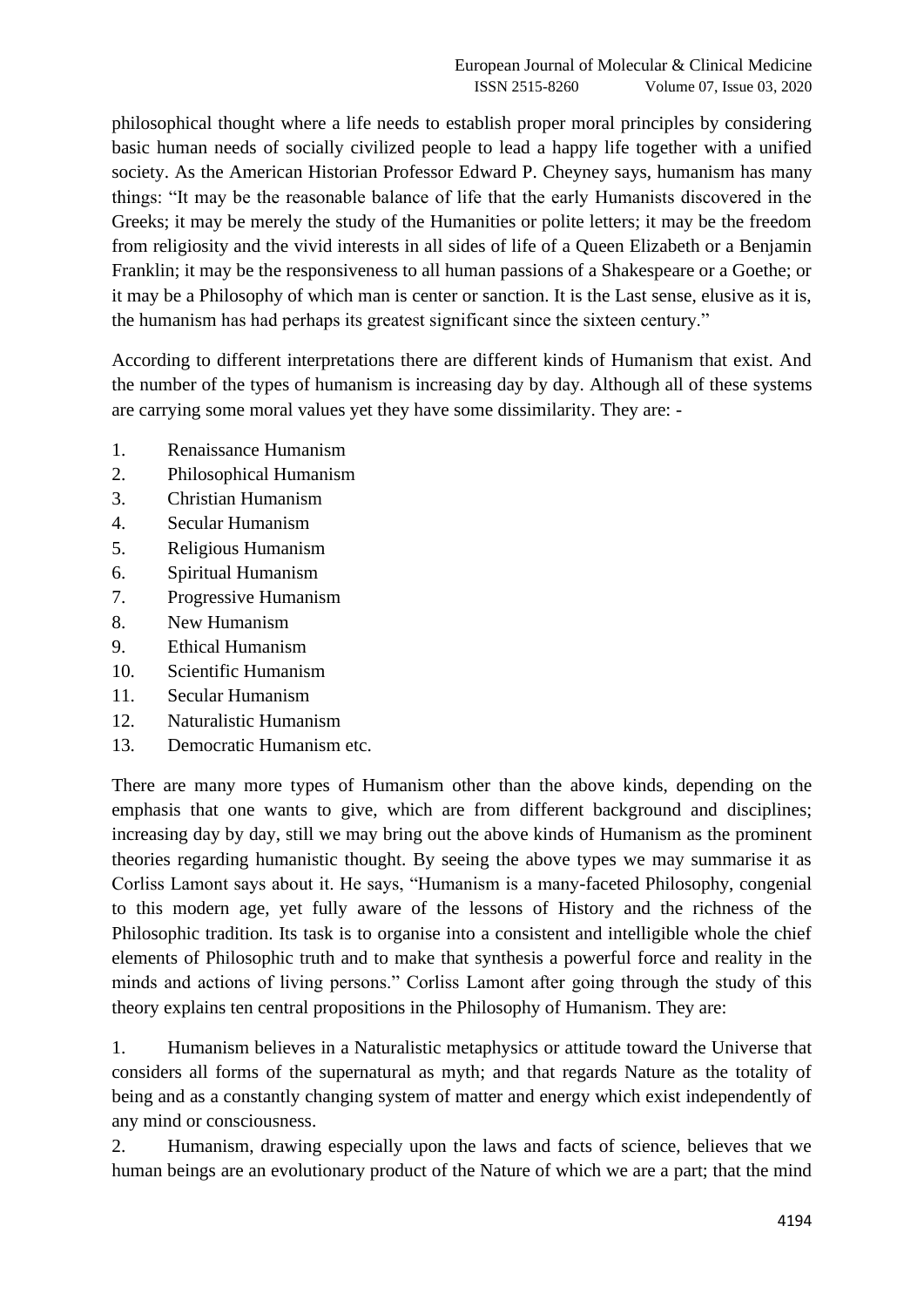is invisibly conjoined with the function of the brain and that as an inseparable unity of body and personality we can have no conscious survival after death.

3. Humanism, having its ultimate faith in Humankind, believes that **human beings possess the power of potentiality of solving their own problems, through reliance primarily upon reason and scientific method applied with courage and vision.**

4. Humanism, in opposition to all theories of Universal determinism, fatalism or predestination, believes that human beings, while conditioned by the past, possess genuine freedom of creative choice and action, and are within certain objective limits, **the shapers of their own destiny.**

5. Humanism believes in an ethics or morality that grounds all human values in thisearthly experiences and relationships and that holds as its highest goal the this-worldly happiness, freedom and progress—economic, cultural and Ethical—of all humankind, irrespective of nation, race or religion.

6. Humanism believes that the **individual attains the good life by harmoniously combining personal satisfactions and continuous self development with significant work and other activities that contribute to the welfare to the community.**

7. Humanism believes in the widest possible development of art and the awareness of beauty, including the appreciation of Natures loveliness and splendour, so that the aesthetic experience may become a pervasive reality in the lives of all people.

8. Humanism believes in a far-reaching social program that stands for the establishment throughout the world of democracy, peace and a high standard of living on the foundations of a flourishing economic order, both national and international.

9. Humanism believes in the complete social implementation of reason and scientific method; and thereby in the democratic procedures and parliamentary government, with full freedom of expression and civil liberties, throughout all areas of economic, political and cultural life.

10. Humanism in accordance with scientific method believes in the unending questioning of basic assumptions and convictions, including its own. Humanism is not a new Dogma, but is a **developing Philosophy ever open to experimental testing, newly discovered facts and more rigorous reasoning.**

By the above ten central propositions given by the American Socialist Philosopher Corliss Lamont on humanism one thing we may draw that Humanism is not only a theory for professional Philosophic thinkers but also a general fundamental belief which is worth to be recognised by general average mass for leading a happy and worth living life. This theory mainly centres human life where there is no place for cramping human emotions from irrational restrictions and myths. That emotion is not only connected to mental health but also human phisical health. Humanism is necessary for protecting the rights of human beings so that equally almost all human beings can lead a mentally and phissically healthy life.

## **2. HEDONISM:**

Ethical life is concerned with values. The nature of those values which ethics deals with is carefully conceptualized by the Philosophers of early western Philosophical era. Ethical values are mainly concerned with the notion of goodness of a person's voluntary moral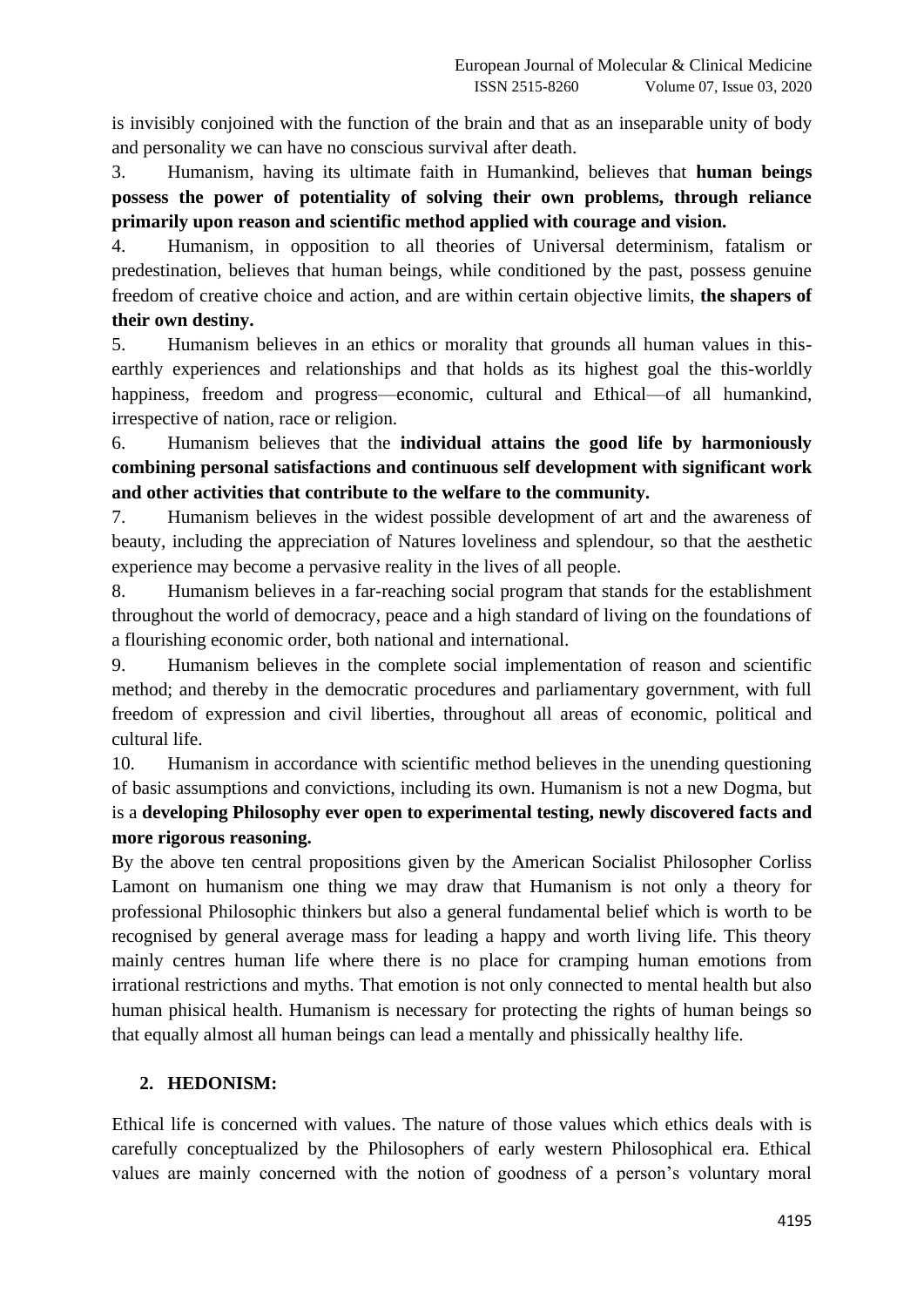actions. These actions may be related to his health also. Whether an action is morally right or wrong it depends upon the standard of the notion of what is good for him and others from all espects. A person who is morally concerned can follow the value related to goodness. Let us see the concept of hedonism as an ethical theory and try to examine it whether it is related to value of goodness or not.

The term "Hedonism" is derived from the Greek word "Hedone" which means "Pleasure". The etymological meaning of this theory called hedonism is "human beings seek pleasure in their lives; especially they seek pleasures and comfort of the senses. Anything which pleases our sensory organs that is good." Seeking pleasure can improve human health or may destroy it. It depends upon how a man desire for something. What is the object which a man desire for. Hedonism as an ethical theory is always points for human happiness related to mind and body both issues. A happy mind is always necessary for a healthy body.

Not only in western theories but in Indian philosophical thought also we find a thought of seeking pleasure. In Indian philosophical school CARVAKA materialism interprets of pleasure seeking theories. They consider happiness as the ultimate aim of human life. Therefore this school suggests to "Eat, drink and be marry" which means Enjoy your life as much as you can. Whether we can admit it or not but one thing we must admit that the basic nature of human being is to seek happiness and comfort. A human being always needs happiness and tries to avoid pain. The thing or situation which makes a human being happy is considered as the good one and which makes a human being unhappy or uncomfortable is bad. Since life is precious human beings always try not to lose any moments which make them happy. Men try to avoid those situations which create discomfort to them. Though human beings usually try to face good and happy moments in life but yet in some situations in search of happiness mistakenly (in some unavoidable circumstances) they choose some wrong or painful path which later on makes them unhappy. One thing we should mention here that happiness is *Relative.* It depends upon each and every individual. The thing which makes someone happy may not make the other one Happy or even if it makes some other happy it may not be that powerful as the earliest one has felt it. It depends upon the psychology of a person or the situation needful for that person. It depends upon the mentality and realisation of a human being which is different with each and every human being.

Though there is an old history of the origin of Hedonism in the early  $4<sup>th</sup>$  century BC which was founded by the Aristippus of Cyrene (born c. 435 BC, and died 366 BC Athens). He was the founder of the Cyrenic school of Hedonism ; yet hedonism needed to be developed to be more exclusive and clear. Though Hedonism was an ethical theory but it promotes the theory of selfisness where people can go to any extent to get happiness. Greek Philosopher Aristotle said that Happiness is the highest good. Hedonism is that philosophical theory which talks about the most important nature of human beings; the pursuit of pleasure or happiness which is more or less the basic nature of each and every individual and this theory admits that seeking pleasure is the ultimate good for every human being. Hedonists believe that getting pleasure or seeking pleasure is the ultimate good and avoiding pain or staying away from pain is the same. It is the human nature that people need happiness and try to keep themselves far from any situation or thing which can make them get pained. *According to this theory the*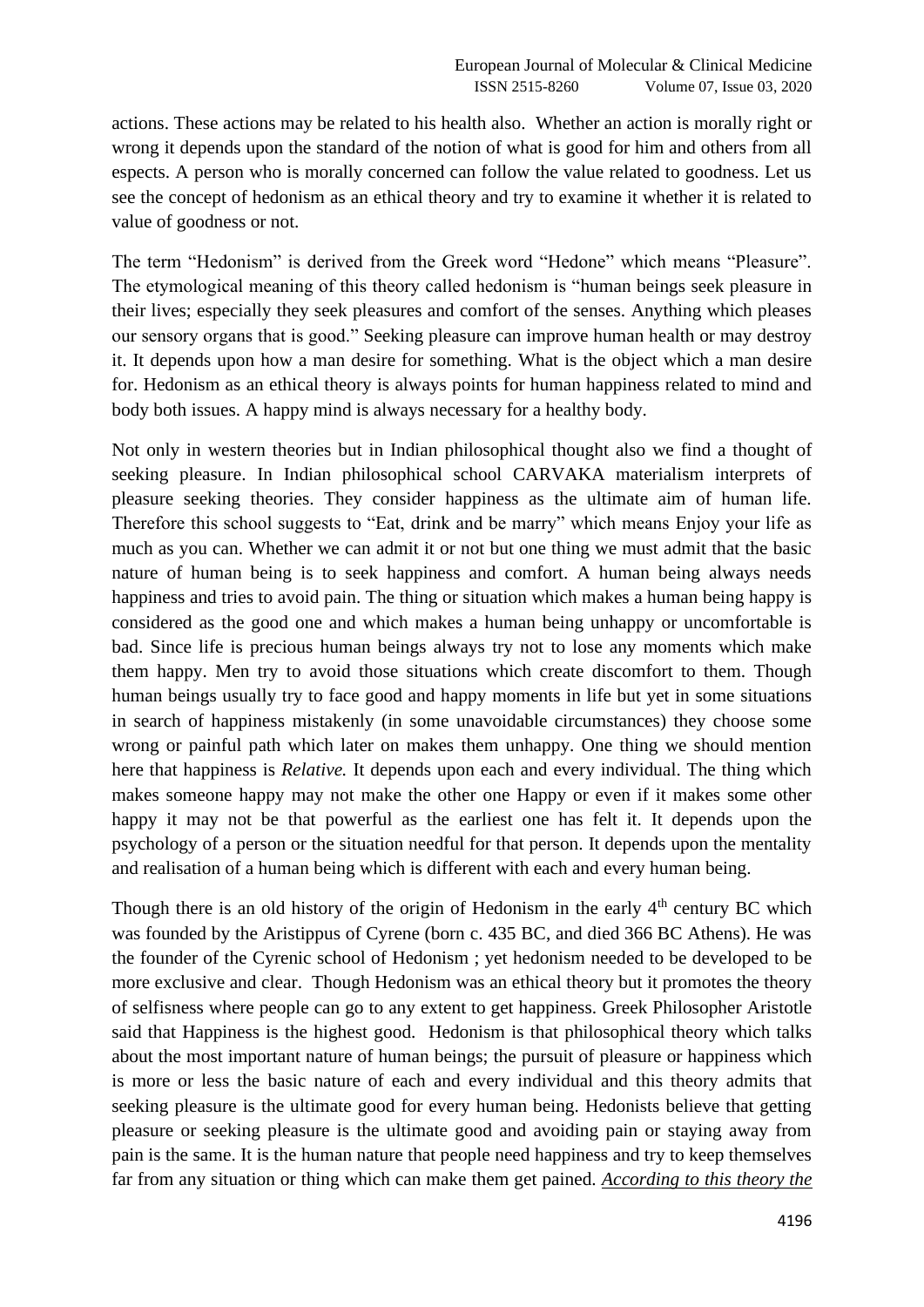*goal of our life should be maximization of pleasure to our life and minimization of pain from our life.* Therefore people strive in their whole life to attain happiness and prosperity and every time try to make oneself, not only oneself but the loving and near and dear ones far from those situations or things which may bring them to the ocean of pain. There are various kinds of Hedonism. The theory of Hedonism is mostly divided into two main kinds. They are 1.Psychological Hedonism, and

### 2. Ethical Hedonism.

(There are some other sub-branches of these kinds.)

1. Psychological Hedonism: According to Psychological hedonism we are psychologically made up in such a way that we human beings exclusively desire pleasure, there is nothing other prior except getting pleasure.

2. Ethical Hedonism: according to this theory we ought to get happiness, our basic moral need is to maximise pleasure in our life. We should try to get happy in our moral and practical life, with our own voluntary actions and others too. It is our normative claim that we *SHOULD* always try to act according to the moral path of producing pleasure by our own for our own and to our own.

From the above thoughts in more or less ways somehow we find that hedonism promotes individualism along with egoism which states that each and every human beings should try to find out their own good in all situations or in all things. Letter on in the late  $18<sup>th</sup>$  century and almost the starting of the  $19<sup>th</sup>$  century the concept of Hedonism was developed in a broad sense. British philosophers Jeremy Bentham and John Stuart Mill developed the concept of the theory with a new name called "Utilitarianism". Utilitarianism gains its popularity in the late 18th century in the hands of British philosopher Jeremy Bentham in his book "An introduction to the principles of Morals and legislation" in 1789.

One thing we can mention here that utilitarianism is the latest and developed version of Hedonism. If we have to discuss on  $19<sup>th</sup>$  century Hedonism then we must have to go through the concept of utilitarianism of John Stuart Mill and Jeremy Bentham. Which itself is trying to conclude the theory as the developed version of Hedonism.

Jeremy Bentham and John Stuart Mill tried to give more clear and conclusive concept of that theory with the new motto of *the greatest happiness of the greatest number* -- That means Happiness is necessary but we should perform that action which is the best for everyone, if it is not best for everyone then at least it should be best for most of them, the quantity should be maximum in the part of the happiest people by the respective action. An action is morally worthy if its contribution brings overall utility for maximization of happiness almost towards among all people. In a simple way we can say that human beings should perform that action which is value oriented and Good for everyone. There are two kinds of values of pleasure. They are:

- a. Quantitative Value and
- b. Qualitative value.